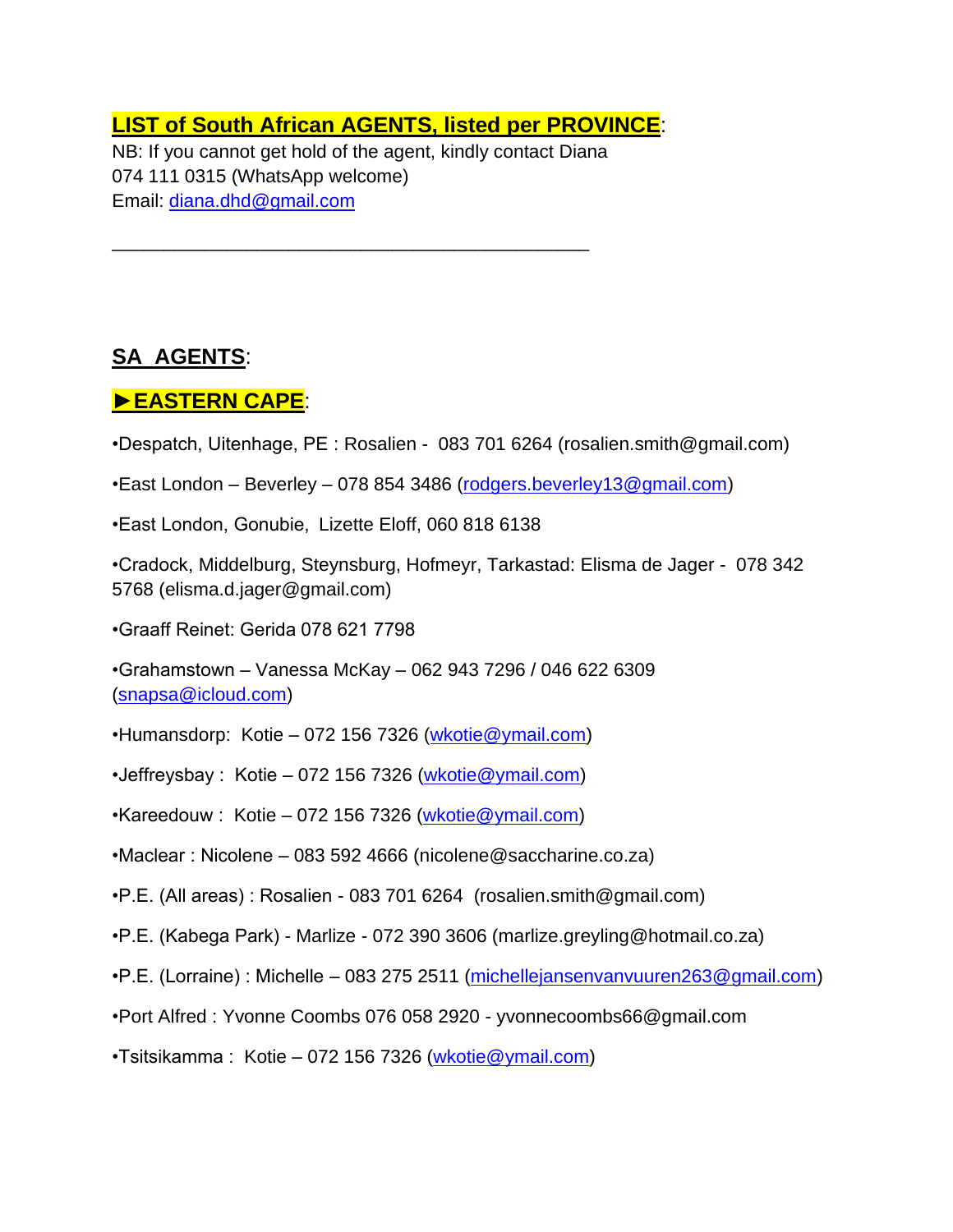## **►FREE STATE**:

•Bethlehem: Gentleman's Barbershop, Village Square Centre. (083 434 9245, Bernadette)

- •Bethlehem: Anna 082 550 2284 [\(annasmith067@gmail.com\)](mailto:annasmith067@gmail.com)
- •Bloemfontein Johannet 083 388 0178 [\(jmaritz@ceramic.co.za\)](mailto:jmaritz@ceramic.co.za)
- •Edenburg Natasha 068 022 2466 (natashahen01@gmail.com)
- •Ficksburg Bertha 073 475 0407 (berthamyburg@gmail.com)
- •Kroonstad: Wilma 082 923 9719 (wilmah.dianas@gmail.com)
- •Odendaalsrus/Welkom : Lizanne 072 476 1937 (lizanneduplessis@gmail.com)
- •Parys Nadine Olivier 082 859 2499 (nadinejolivier@hotmail.com)
- •Sasolburg Elize 071 503 2575 (elizeaucamp48@gmail.com)
- •Steynsrus : Wilma 082 923 9719 (wilmah.dianas@gmail.com)

# **►GAUTENG – JOHANNESBURG**:

•Jhb South: Tracey : 083 407 3088 - traceybeukes.tb@gmail.com

•Jhb City Centre / Bedfordview / Kempton Park / Germiston : Leynette : 060 533 2105 [\(ltaljaard@gpl.gov.za\)](mailto:ltaljaard@gpl.gov.za)

•Bryanston: Cher - 083 230 0320 [\(cher\\_m@telkomsa.net\)](mailto:cher_m@telkomsa.net)

•East Rand (Springs, Boksburg, Benoni, Sundra, Welgedacht) - Magda - 076 314 4679 [\(magdad1218@yahoo.com\)](mailto:magdad1218@yahoo.com)

•Fourways : Lea – 072 624 3535 (leabotes1012@gmail.com)

- Alberton Rina Pretorius 069 468 4617: rinappretorius@gmail.com
- Boksburg Cila Nel 060 406 0154 (eleganci.cm@gmail.com)
- Delmas Adri Erasmus 074 778 8040
- Germiston: Angelique 081 341 1430
- Kempton Park: Hannelie Weitsz 082 374 8029 hannelieweitsz@gmail.com
- Edenvale Mandy Edwards mandy.edwards@telkomsa.net 0824539290
- Edenvale Renier Pretorius, [reniershep@gmail.com](mailto:reniershep@gmail.com) : 082 785 4488
- Springs Angelique 081 341 1430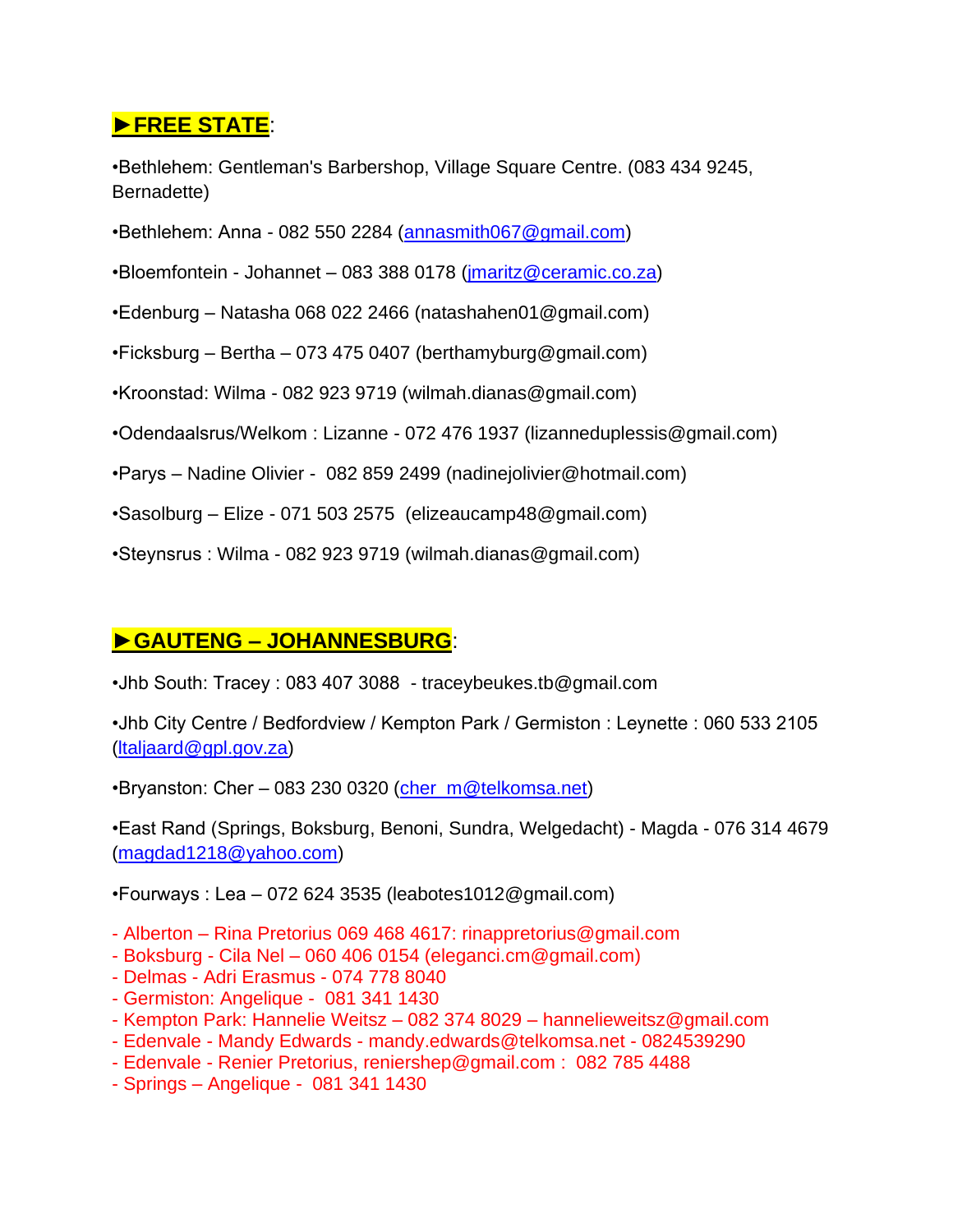•Nigel - Ria - 082 783 3920 [\(rialewis@lantic.net\)](mailto:rialewis@lantic.net)

•Randburg / Fairland: Yolandie Rawson: 076 180 8313 (yv@live.co.za)

•West Rand: (Roodepoort, Krugersdorp, Sandton): Hanelie – 084 708 0240 [\(hanelievandermerwe@yahoo.com\)](mailto:hanelievandermerwe@yahoo.com)

•West Rand: Roodepoort / Florida Glen / Northcliff - Miemie Brough - 082 557 4611 (broughm@vodamail.co.za)

•West Rand (Krugersdorp, Randfontein, Magaliesburg, Hekpoort, Muldersdrift) – Lauretta - 079 496 5562 [\(laurettacanthony@gmail.com\)](mailto:laurettacanthony@gmail.com)

•West Rand: (Krugersdorp) - Janie - 082 376 6874 (janiebritz@netactive.co.za)

# **►GAUTENG – PRETORIA**:

•Bronkhorstspruit - Annette Schutte - 071 363 1695 [\(witbank.bulbinella@gmail.com\)](mailto:witbank.bulbinella@gmail.com)

•Bronkhorstspruit: Lydia vd Westhuizen, 084 488 9704 (lydia.vikela@gmail.com)

•Pretoria-Oos; Meyerspark: Juanita - 082 490 4128 [\(boshoff.juanita@gmail.com\)](mailto:boshoff.juanita@gmail.com)

•Val-de-Grace: Lielie - 082 896 5232 (lielievisser@gmail.com)

•Villieria / Moregloed / Rietfontein: Lelanie 079 691 3652 (lelanieminnaar@yahoo.com)

•MOOT / Wonderboom-suid: Louise Kuiper – 071 178 7988 (kuiperlouise185@gmail.com)

•Akasia / Strydfontein / Pta Noord: Magda: 083 742 0460 [\(magda.human1960@gmail.com\)](mailto:magda.human1960@gmail.com)

•Moreleta Park: Natasha – 067 403 1280 (natashaventer8@gmail.com)

•Mountainview / Pretoria Noord-Wes: Genie - 083 628 9827 [\(geniemienie@gmail.com\)](mailto:geniemienie@gmail.com)

•Wonderboom / Gezina / Rietfontein / Pretoria Noord: Tinka – 082 775 5886 (tinkaheckroodt@gmail.com)

•Centurion (Eco Glades) / Pretoria EAST: Juanita - 082 490 4128 (juanitab@raf.co.za)

•Centurion / Midstream: Corne – 072 433 8527 [\(corne.kruger@yahoo.com\)](mailto:corne.kruger@yahoo.com)

•Centurion (Clubview/Eldoraigne): Louise Bezuidenhout - 065 801 2993 [\(lulubee656@gmail.com\)](mailto:lulubee656@gmail.com)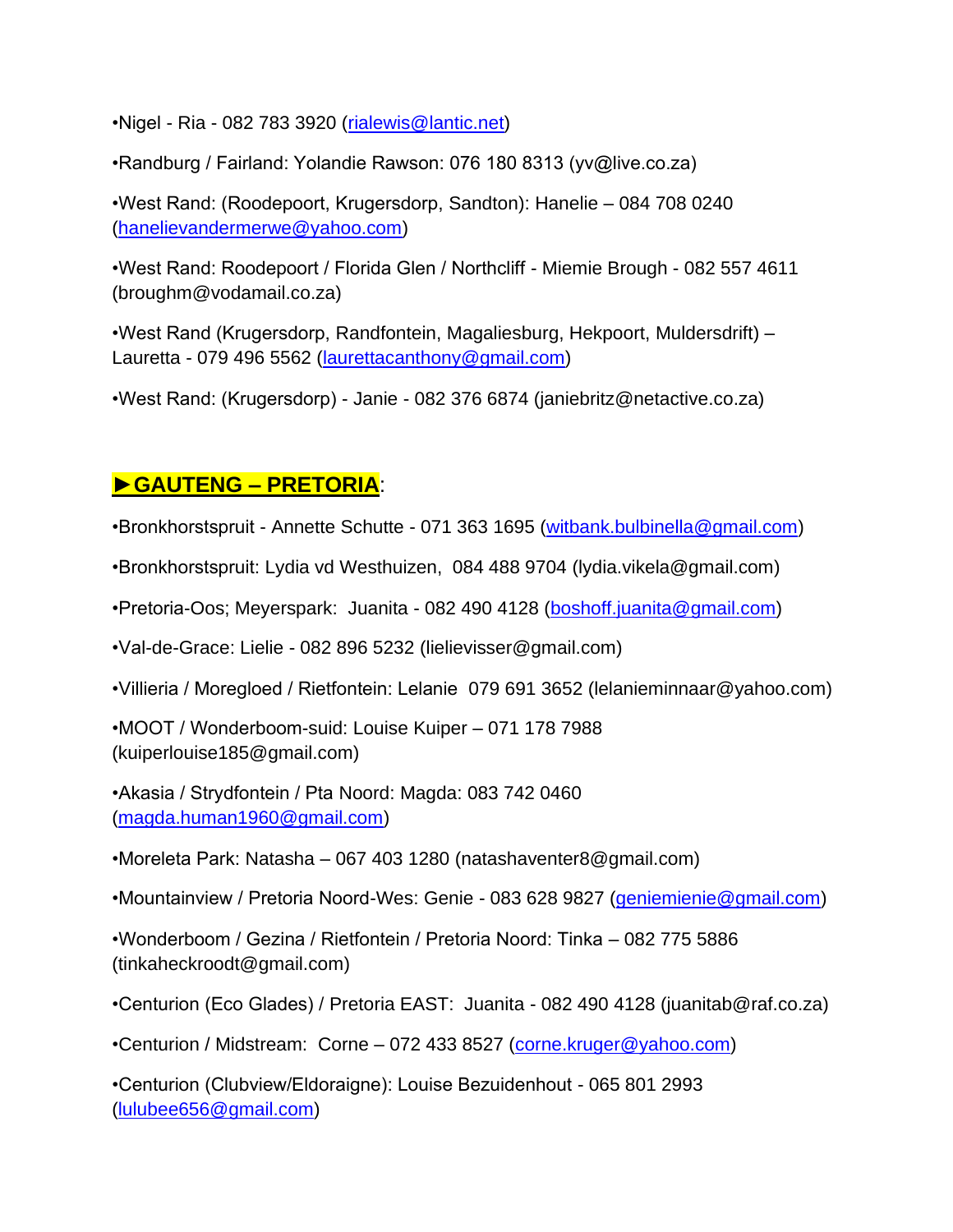# **►GAUTENG - VAALDRIEHOEK**:

- •Meyerton Hannetjie 083 642 6514 (hannetjiejj@gmail.com)
- •Sasolburg (Vaalpark) Elize 071 503 2575 (elizeaucamp48@gmail.com)
- •Vanderbijlpark Ria 072 904 6323 (riagermishuizen@gmail.com)

### **►KWAZULU NATAL**:

- •Amanzimtoti Vilia -079 897 4371 [\(viliafourie@gmail.com\)](mailto:viliafourie@gmail.com)
- •Durban / Bluff / Queenburgh –Vilia -079 897 4371 (viliafourie@gmail.com)
- •Durban North Anne 083 777 8770 [\(annemaw@gmail.com\)](mailto:annemaw@gmail.com)
- •Harrismith Annatjie 084 951 6659 annatjie96@gmail.com
- •Kloof Lahni 083 496 8141 [\(lahni.dillon04@gmail.com\)](mailto:lahni.dillon04@gmail.com)
- •Margate Marie 082 823 8133 (marienel@polka.co.za)
- •Newcastle Toya 083 320 8984 [\(toya@crazyweb.co.za\)](mailto:toya@crazyweb.co.za)
- •Pietermaritzburg: Sharon Howard 072 217 3559 [The Worq Shoppe, Worq Market Building, 170 Victoria Road]
- •Pietermaritzburg : Ella 081 548 9926 [\(justbella03@gmail.com\)](mailto:justbella03@gmail.com)
- •Port Edward, Palm beach, South Broom: Gardenia: 072 807 7018 (gardenian1958@gmail.com)
- •Richardsbay: Lerize 071 978 8961 [\(lerizef@gmail.com\)](mailto:lerizef@gmail.com)
- •Vryheid : Karen 076 139 1891 (ladviane@vryheid.co.za) Adres: Lady Jane; Shop 10, 207 Utrecht Street, Vryheid

# **►LIMPOPO**:

•Alldays – Delmarie - 082 551 9524 (landsdownbdy@gmail.com)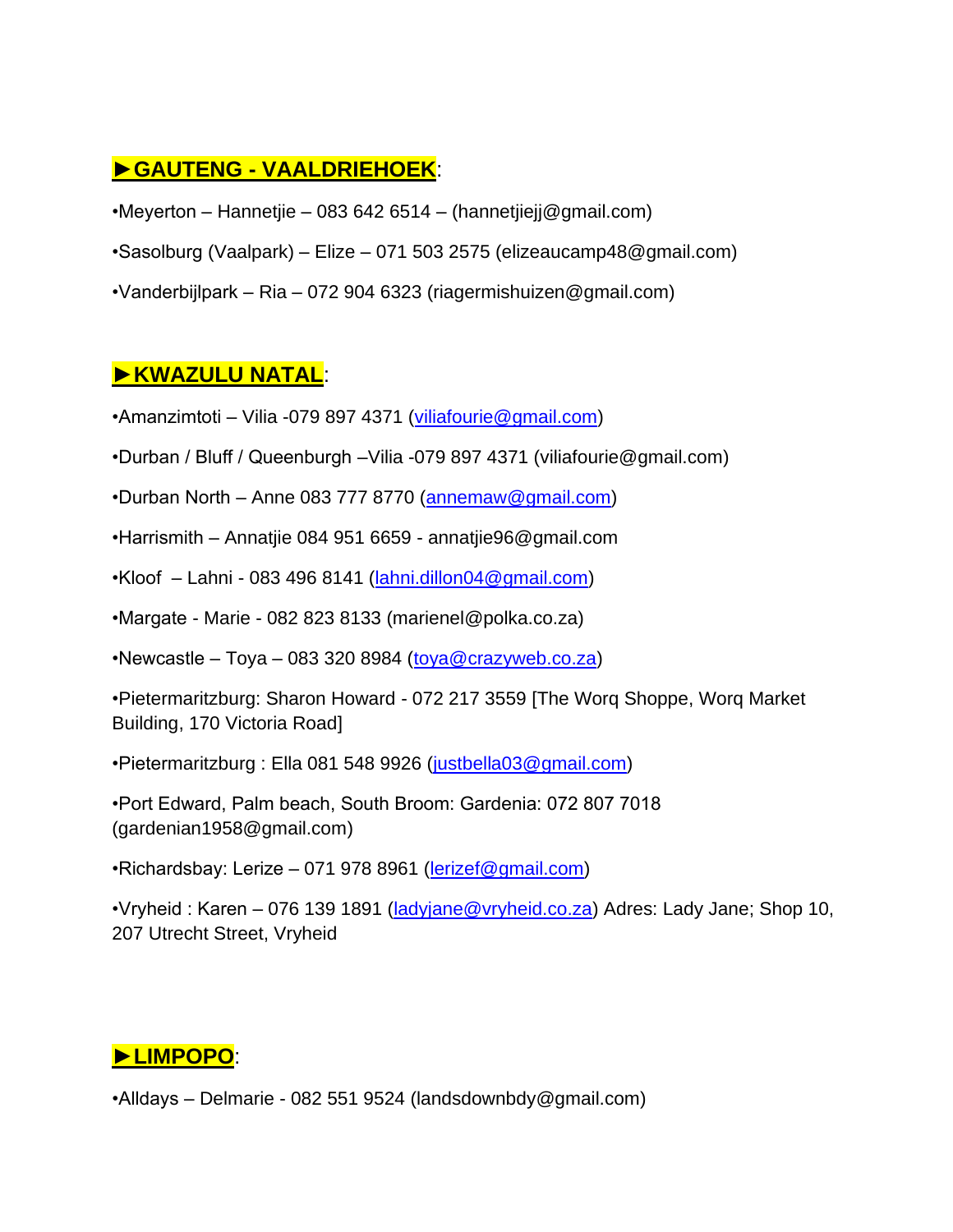•Bela Bela (Warmbad): Wilana 072 519 6365 [\(wilanavos@gmail.com\)](mailto:wilanavos@gmail.com)

•Burgersfort, Steelpoort – Charmagne 082 811 1776 (charmie7602@gmail.com)

•Kranspoort / Groblersdal : Erna Ruthven – 082 521 3275 (erna.ruthven@gmail.com)

•Makhado (Louis Trichardt) – Susan – 062 314 5227 (lsvdmerwe23@gmail.com)

•Hoedspruit – Lauri-Anne - 084 550 4112 [\(laurianneharding@gmail.com\)](mailto:laurianneharding@gmail.com)

•Lephalale - Wilana 072 519 6365 [\(wilanavos@gmail.com\)](mailto:wilanavos@gmail.com)

•Modimolle: Marlene 073 541 1279 [for calls only] / 065 891 6616 [whatsapp only] (marlenedv37@gmail.com)

•Mokopane – Mari – 084 675 7160 - krafftmari@gmail.com

•Phalaborwa - Titia – 082 784 3164 [\(titiadebruin8@gmail.com\)](mailto:titiadebruin8@gmail.com) – whatsapp 071 131 9057

•Polokwane – Stephanie - 083 544 8366 [\(stephanievisser1201@gmail.com\)](mailto:stephanievisser1201@gmail.com)

•Polokwane – Natasha – 067 403 1280 (natashaventer8@gmail.com)

•Swartwater: Delmarie - 082 551 9524 (landsdownbdy@gmail.com)

•Thabazimbi – Wilana 072 519 6365 [\(wilanavos@gmail.com\)](mailto:wilanavos@gmail.com)

•Tolwe: Delmarie - 082 551 9524 [\(landsdownbdy@gmail.com\)](mailto:landsdownbdy@gmail.com)

•Tzaneen – Erna Gouws – 079 717 8985 - ernagouws@yahoo.com

•Tzaneen : Salomien - 076 424 3326

•Vivo: Delmarie - 082 551 9524 (landsdownbdy@gmail.com)

### **►MPUMALANGA**:

•Amersfoort – Marlien - 074 426 5551 [\(marlien.smith@yahoo.com\)](mailto:marlien.smith@yahoo.com)

 $\cdot$ Bethal: Tina – 076 421 3665 [\(fenh4@lantic.net\)](mailto:fenh4@lantic.net)

•Bronkhorstspruit - Annette Schutte - 071 363 1695 (witbank.bulbinella@gmail.com)

•Burgersfort, Steelpoort – Charmagne 082 811 1776 [\(charmie7602@gmail.com\)](mailto:charmie7602@gmail.com)

•Ermelo: Annatjie Colling – 082 883 4635 - collingannatjie1@gmail.com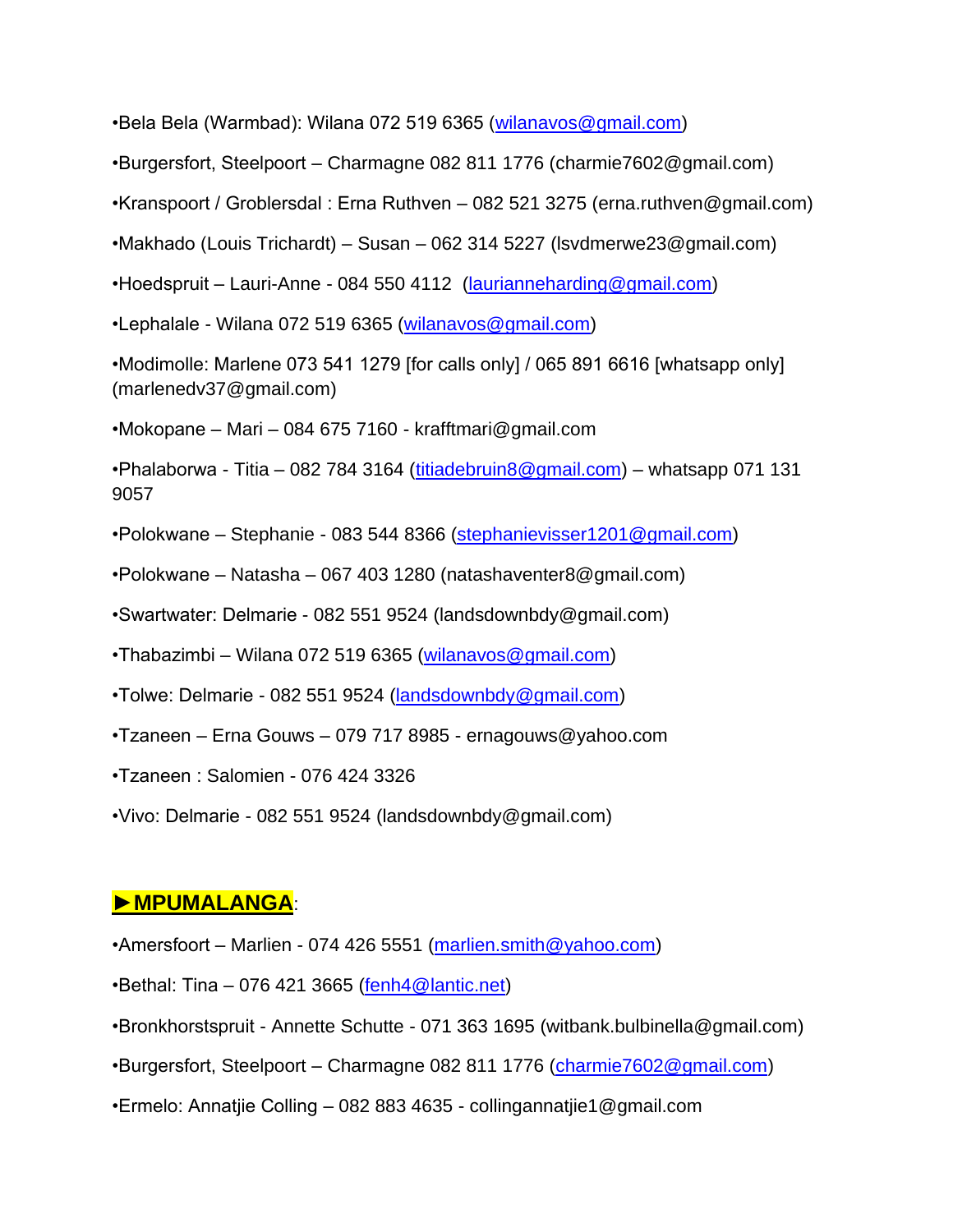•Hendrina : Charlene 082 855 7934

•Kriel - Christelle – 076 778 1309 - [christellevdb12@gmail.com](mailto:christellevdb12@gmail.com)

•Lydenburg: Elarne - 084 644 4622 [\(elarnek@gmail.com\)](mailto:elarnek@gmail.com)

•Marlothpark / Malelane / Komatiepoort: Annatjie : 082 891 2825 (conradie.annatjie@gmail.com)

•Middelburg – Elarne - 084 644 4622 [\(elarnek@gmail.com\)](mailto:elarnek@gmail.com)

•Nelspruit: Chantell (The Blue Gate, Ehmke str 46) –(reception) 061 535 9137 --- [chantellbotha01@gmail.com](mailto:chantellbotha01@gmail.com)

•Nelspruit: Eloise – 079 194 7265 (robertsone070@gmail.com)

•Secunda – Christelle – 076 778 1309 - [christellevdb12@gmail.com](mailto:christellevdb12@gmail.com)

•Standerton: Elsie - 082 338 2218 [\(sahara-s@mweb.co.za\)](mailto:sahara-s@mweb.co.za)

•Standerton: Cornel: 082 712 2280 - gercor001@gmail.com

•Volksrust : Marlien - 074 426 5551 [\(marlien.smith@yahoo.com\)](mailto:marlien.smith@yahoo.com)

•White River: Eloise – 079 194 7265 [\(robertsone070@gmail.com\)](mailto:robertsone070@gmail.com)

•White River : Chantel – 082 925 2795

•White River – Diana – 074 111 0315 (diana.dhd@gmail.com)

•Witbank - Clautelle - 079 546 6488 (clautelle.herholdt@outlook.com)

•Witbank – Annette Schutte - 071 363 1695 (witbank.bulbinella@gmail.com)

#### **►NORTHERN CAPE**:

- •Colesberg Mimi 082 784 5132 [\(edlmannmimi@gmail.com\)](mailto:edlmannmimi@gmail.com)
- •Danielskuil Bessie du Preez 083 630 4514 (bessiedp@gmail.com)
- •Douglas: Cecilia 079 941 5226 (5cvdh5@gmail.com)
- •Hartswater Carla Schrage [carlafourie1@gmail.com](mailto:carlafourie1@gmail.com) 082 906 9002
- •Hopetown Nadine van Eck 072 297 8933 nadine.vaneck86@gmail.com
- •Jan Kempdorp Carla Schrage [carlafourie1@gmail.com](mailto:carlafourie1@gmail.com) 082 906 9002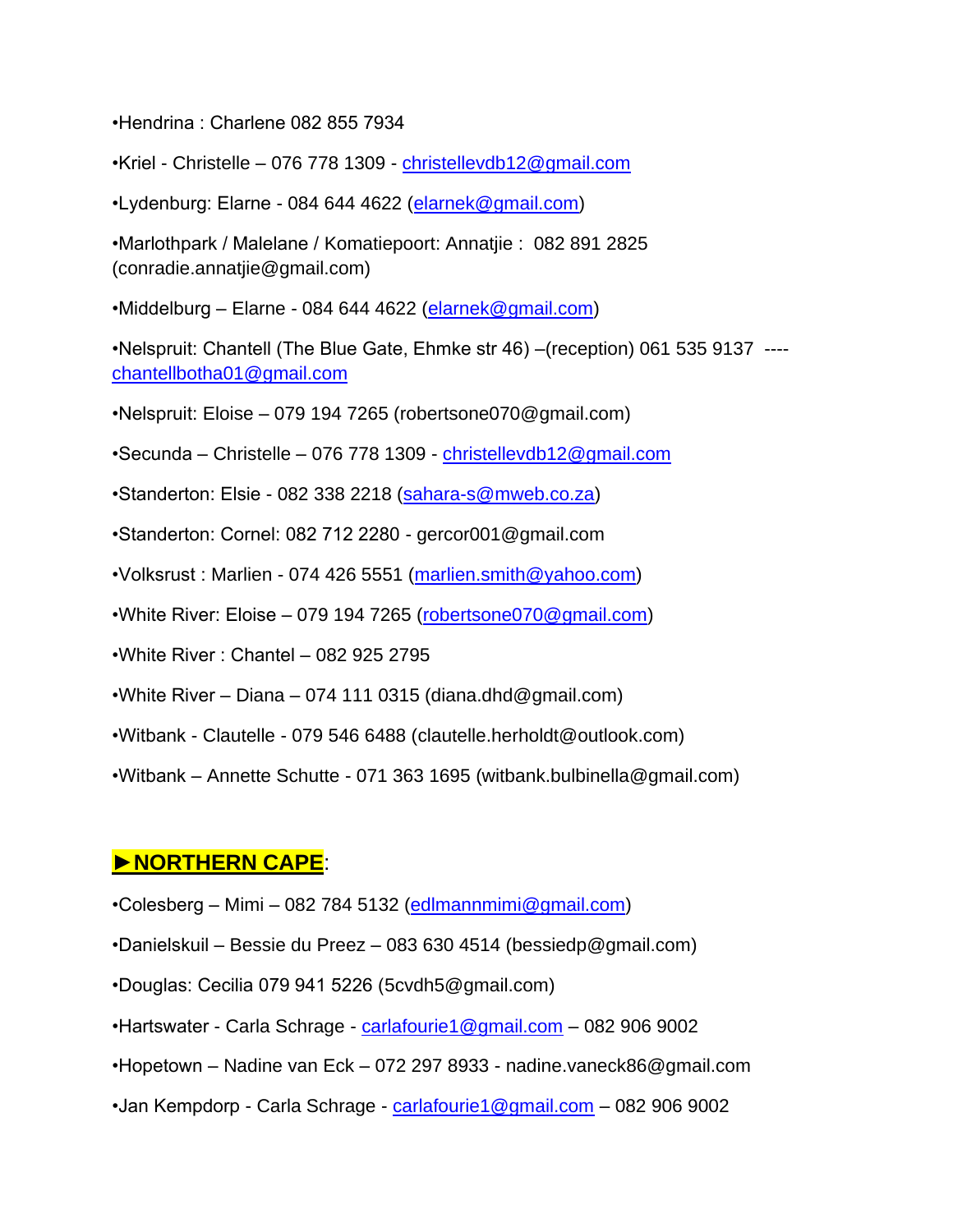•Kathu - Elrisca - 082 438 5274 [\(elriscaw@yahoo.com\)](mailto:elriscaw@yahoo.com)

•Kimberley – Cornel : 082 788 2823 (cornel7807@yahoo.com)

•Kuruman - Zelna - 083 268 2413 (zelnalucia@yahoo.com)

•Port Nolloth – Lize - 083 319 7776 (lizebotha@mweb.co.za)

•Postmasburg – Eagness – 084 608 5718 [\(eagnessfarao@gmail.com\)](mailto:eagnessfarao@gmail.com) Whatsapp 082 738 8988

•Springbok - Marika - 083 940 9428 (marikam07@gmail.com)

•Strydenburg – Beunella - 072 883 2231

•Upington - Louise – 083 791 4743 [\(uptlouise@gmail.com\)](mailto:uptlouise@gmail.com)

#### **►NORTH WEST**:

- •Brits Santie 072 797 4302 (santieleroux@yahoo.com)
- •Brits Suzaan 082 331 5382 [\(suzaancalitz08@gmail.com\)](mailto:suzaancalitz08@gmail.com)
- •Hartbeespoort Santie 072 797 4302 [\(santieleroux@yahoo.com\)](mailto:santieleroux@yahoo.com)
- $\cdot$ Klerksdorp Delrie 082 874 7548 [\(delriet@gmail.com\)](mailto:delriet@gmail.com)
- •Klerksdorp: Bessie 082 616 2606 [\(johanvw210@gmail.com\)](mailto:johanvw210@gmail.com)
- •Klerksdorp Lynette Olivier 082 255 1382
- •Lichtenburg Carina Nel 082 888 7831 (carina.fourie123@gmail.com)
- •Makwassie Cheryl 081 270 6808 (barcheryl@gmail.com) Landline: 018 597 4002
- •Potchefstroom : Pieta du Preez : 072 490 3866 : [\(pietadp@gmail.com\)](mailto:pietadp@gmail.com)
- •Rustenburg Sandra 082 449 0148 (sandraneuhoff@gmail.com)
- •Stilfontein Anne-Marlé de Klerk 072 978 0952 [\(deklerk3@gmail.com\)](mailto:deklerk3@gmail.com)
- •Ventersdorp: Milly 082 766 7724 (millyannehamman@gmail.com)
- •Vryburg: Lizelle Coetsee 084 556 8337 (Kudu Slaghuis)
- •Zeerust Jackie 076 475 1354 jackietheuns@gmail.com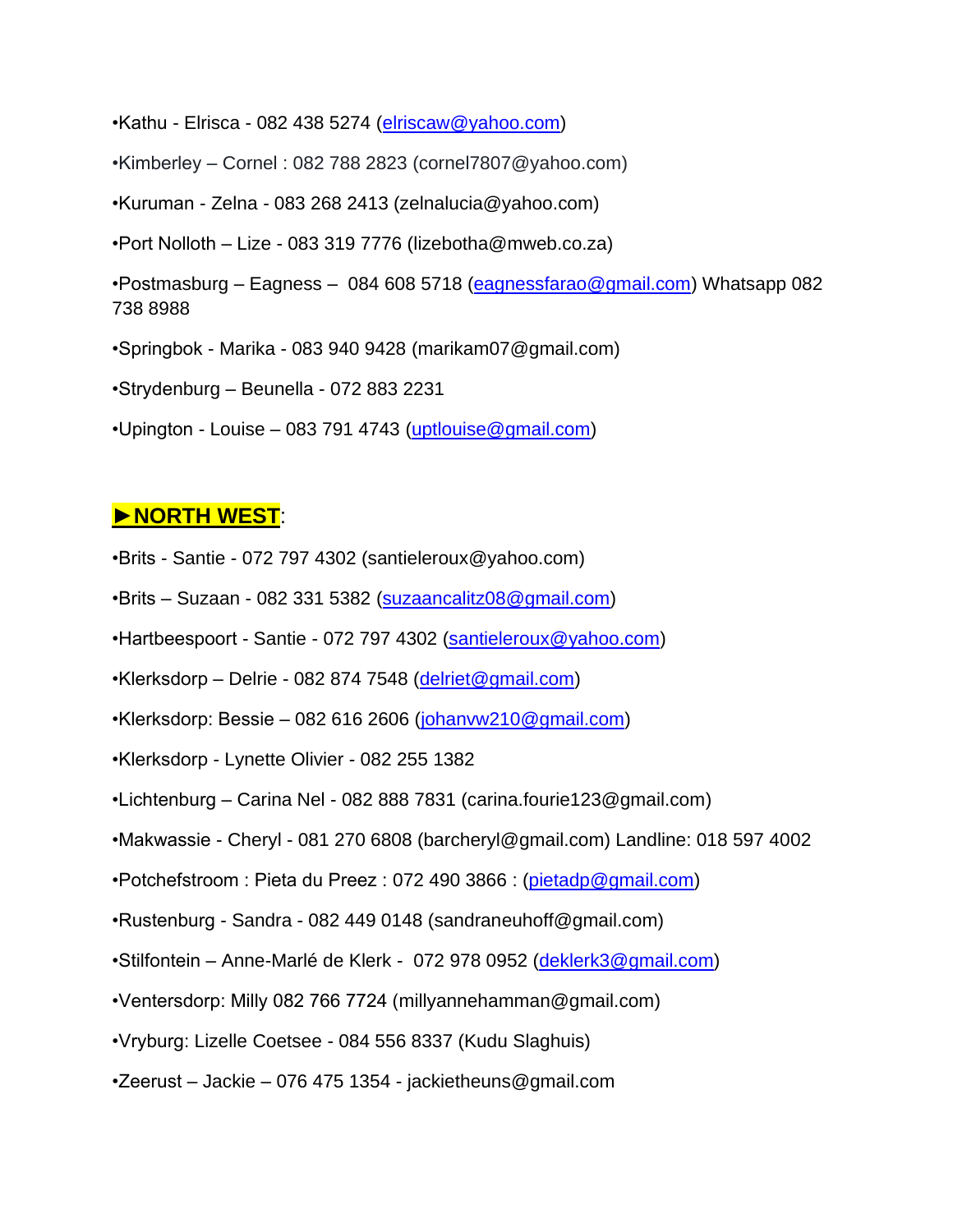•Wolmaransstad - Cheryl - 081 270 6808 (barcheryl@gmail.com) Landline: 018 597 4002

# **►WESTERN CAPE:**

•Beaufort-Wes - Chantel - 083 372 4159 (chantel.augustyn@yahoo.com)

•Bellville/Welgemoed : Ann-Maré Greeff: 076 500 9063 : annmare.greeff@sanlam.co.za

•Blackheath: Joanne Ladewig – 082 779 5304 [\(ladewij@gmail.com\)](mailto:ladewij@gmail.com)

•Bloubergstrand / Milnerton / City centre – Santie Ellis - 0845506661 [santie.dianaproducts@gmail.com]

- •Brackenfell: Karin van Rooyen 083 481 1936 karinvr321@gmail.com
- •Ceres: Liezl Hanekom 082 926 2211 [\(liezl2214@gmail.com\)](mailto:liezl2214@gmail.com)
- •Citrusdal: Heletha : 082 604 7651 heletha@mweb.co.za

•Delft: : Sheila Louw - 061 461 7957 -sheilalouw13@gmail.com

•De Rust : Marlene – 0798508005 [\(marlenenel123@hotmail.com\)](mailto:marlenenel123@hotmail.com)

•Durbanville: Ella 081 548 9926 (justbella03@gmail.com)

•Durbanville: Ester : 083 443 5132 - [hhman@sun.ac.za]

•George / Mosselbaai: Stephanus - 081 335 7085 (scfcloete@gmail.com)

•George / Groot Brakrivier / Knysna: Anna 082 550 2284 (annasmith067@gmail.com)

•Goodwood area - Louise - 076 876 1962 (itsasign@mweb.co.za) Landlyn: 021 591 8391

•CAPE TOWN: Louise - 076 876 1962 (itsasign@mweb.co.za) Land line: 021 591 8391

•Gordonsbaai, Strand - Anila – 084 6200 234 (vonvollenstein@gmail.com)

•Hermanus: Jezelle Pienaar - 072 452 7500 - [jzell.p@gmail.com](mailto:jzell.p@gmail.com)  [Sandbaai/Onrus/Gansbaai/Vermont/Kleinmond/Stanford/Botrivier/Caledon]

•Jeffrey's Bay : Kotie – 072 156 7326 [\(wkotie@ymail.com\)](mailto:wkotie@ymail.com)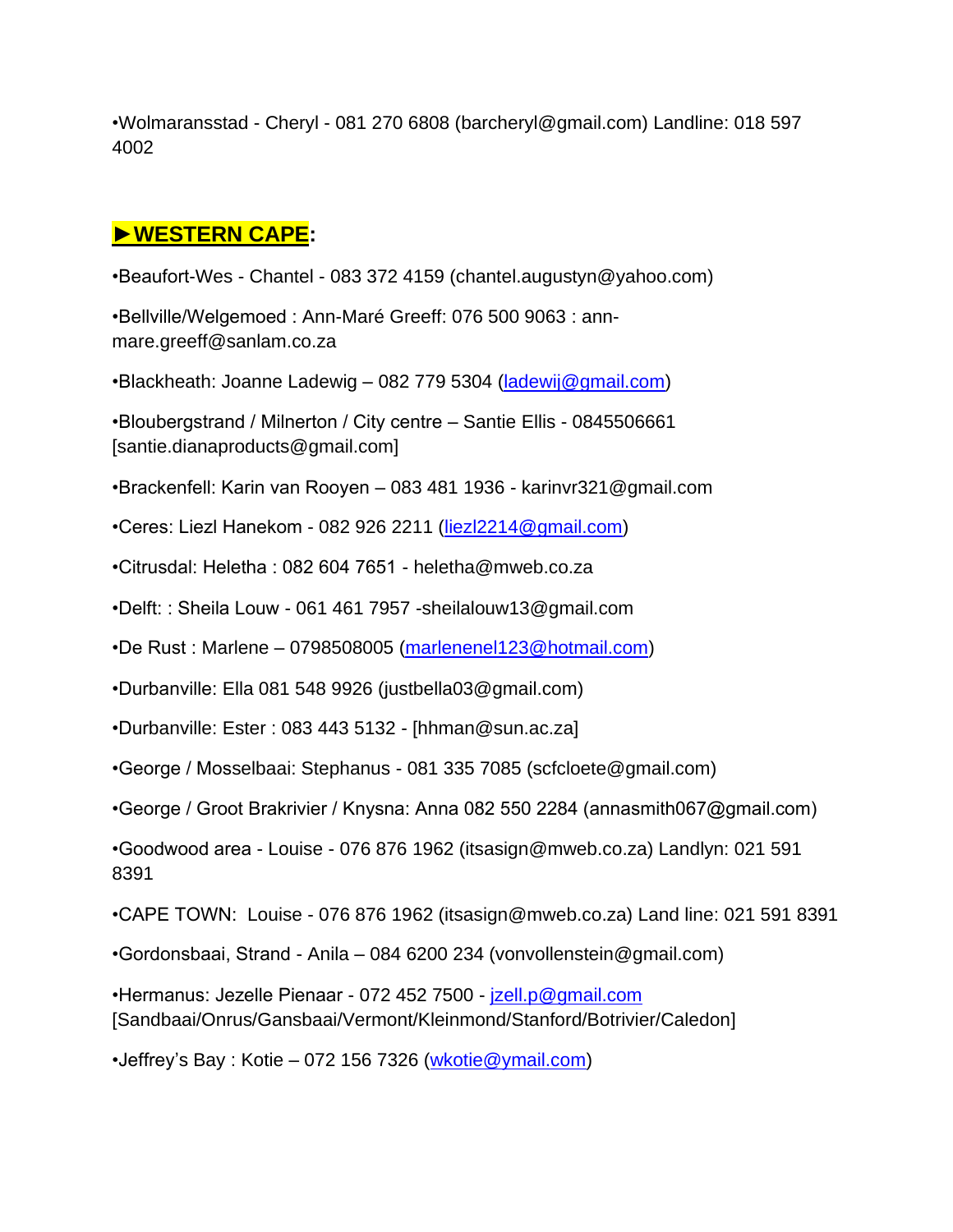•Kraaifontein : Hennie van der Sandt - 082 650 3277 [hennievandersandt7279@gmail.com](mailto:hennievandersandt7279@gmail.com)

•Kraaifontein: Christelene Coop : 079 241 1314 - christelene.coco@gmail.com

•Kuilsrivier: Ester : 083 443 5132 - [hhman@sun.ac.za]

•Kuilsrivier – Lydia – 074 111 2011 (simmons.lydia@gmail.com)

•Langebaan: Annalize -082 374 9156 (annalize.naturalhealth@gmail.com)

•Langebaan/ Jacobsbaai: – Karlien – 079 828 5711 (karlienvandervyver@gmail.com)

•Malmesbury: Anzelle van Wyk - 072 576 8722 [\(anzellevanwyk@hotmail.com\)](mailto:anzellevanwyk@hotmail.com)

•Melkbosstrand-/Van Riebeeckstrand/Duynefontein: Darelle Uys - 082 839 0817 [dloots7@gmail.com](mailto:dloots7@gmail.com)

•Mitchells Plain - Nicolene Nel 068 102 8108 - nicolene.nel101@gmail.com

•Montagu : Karin - 072 101 6689 (marykarin1@gmail.com)

•Mosselbaai, George: Stephanus - 081 335 7085 (scfcloete@gmail.com)

•Northpine: Rodger Fry, 084 409 3107, rfry286@gmail.com

•Oudtshoorn: Marlene – 0798508005 [\(marlenenel123@hotmail.com\)](mailto:marlenenel123@hotmail.com)

•Paarl / Wellington: Denise Kröhn - 079 878 3163 [\(bulbinellalady@gmail.com\)](mailto:bulbinellalady@gmail.com)

•Parow / Bellville: Rochelle Roux - 074 802 2337 - [rouxrochelle583@gmail.com](mailto:rouxrochelle583@gmail.com)

•Plettenberg Bay - Charlize Booysen - 073 673 2810 - tcharlizewood@gmail.com

•Porterville - Esmé - 083 6611 337 (esme.kotze25@gmail.com)

•Riebeek Kasteel – Ramona – 079 143 6249 (ramonaloubser@gmail.com)

•Southern Suburbs: (Athlone) Thaaniyah Chellan - 082 306 2411 [\(amazingbulbinella@gmail.com\)](mailto:amazingbulbinella@gmail.com)

•Stellenberg: Bridgette Carastathis – 0832776433 - carastathis@gmail.com

•Stellenbosch: Melany le Roux, 082 304 7827, [melsemarkie@gmail.com](mailto:melsemarkie@gmail.com)

•Strandfontein : Nicolene Nel 068 102 8108 - nicolene.nel101@gmail.com

•Vredekloof-Noord : Hennie van der Sandt - 082 650 3277 hennievandersandt7279@gmail.com